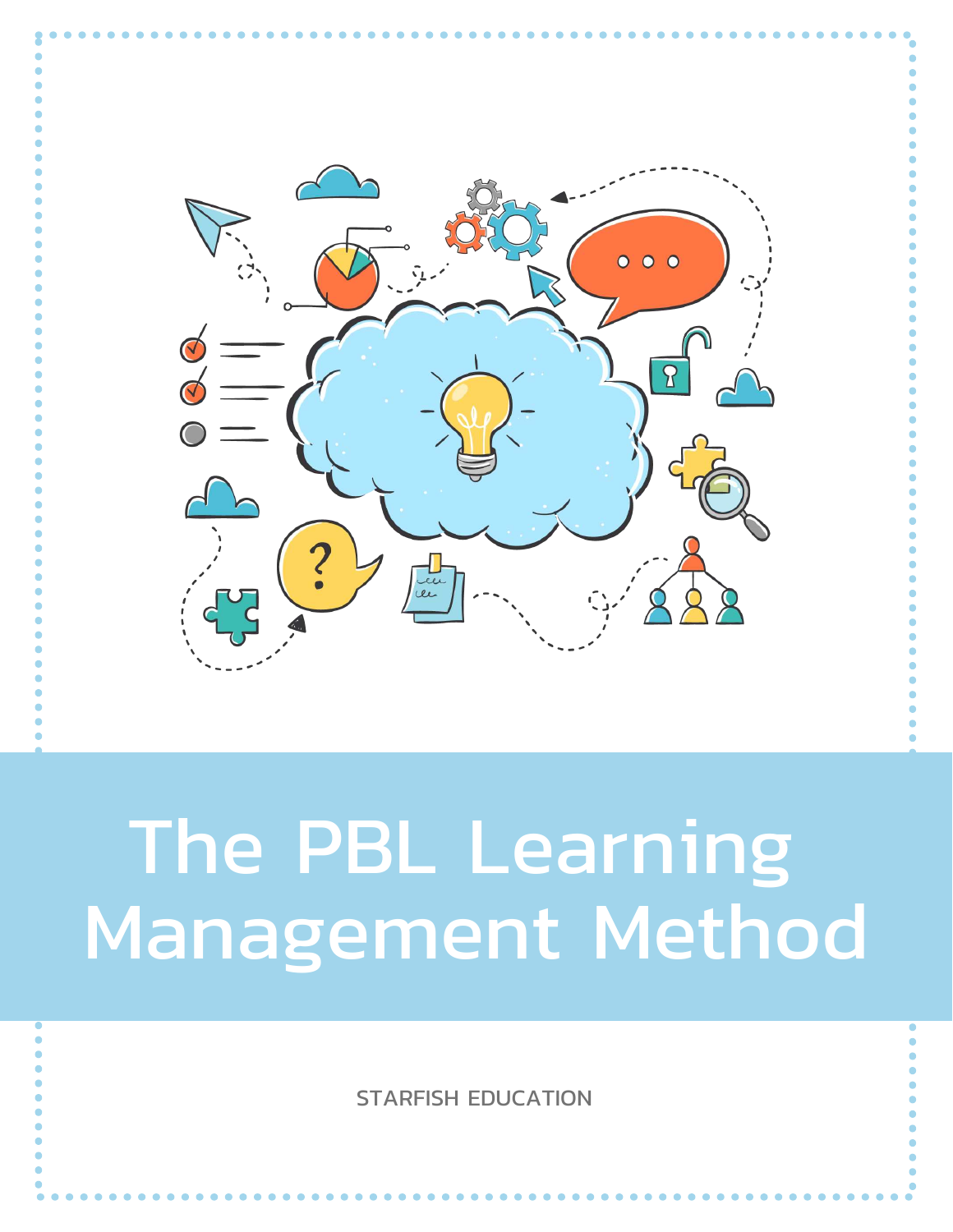# The PBL Learning Management Method

PBL is a student-centered, project based learning management method. Its aim is to provide a system for the logical thinking skills of students by organizing learning activities on various skills, such as the problem solving process, creative thinking, critical thinking, research and data collection, a group process of active learning, the recording and discussion of ideas, as well as the integration of knowledge into different subjects.

There are two different forms of PBL. The Problem Based Learning method is based on the real-life problems of primary school students at Baan Pla Dao School, while the Project Based Learning method creates a learning process that uses what kindergarten students are interested in at Baan Pla Dao School.

In order to practice these systematically, Baan Pla Dao School introduced the EDICRA process, which was invented as a guideline for project management by Dr. Prae Seributra, president of Starfish Country Home School Foundation.

EDICRA is an abbreviation for the 6-step process that it uses. Here are those steps:

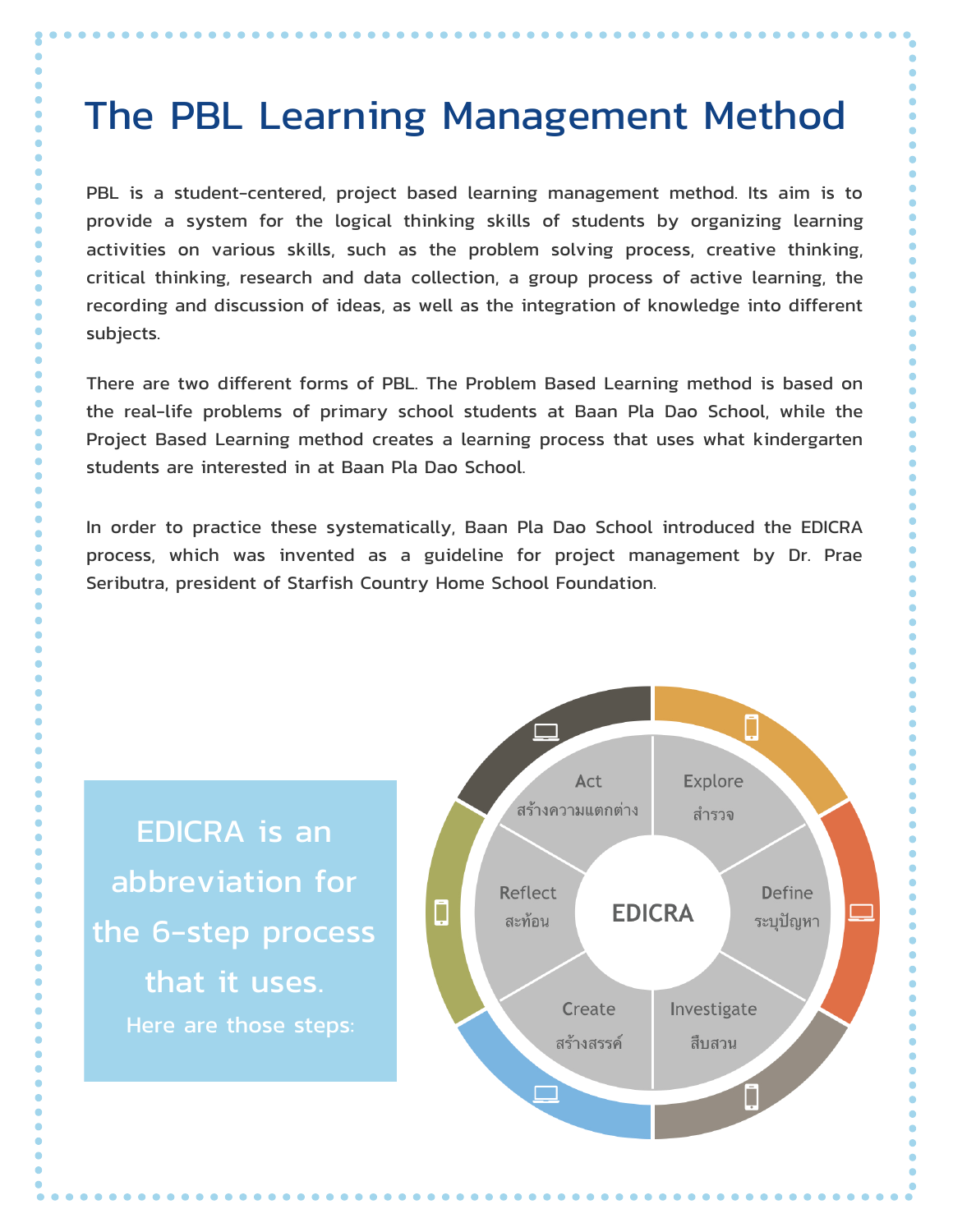Step 1 – Explore

This is the step in which students will explore outside of the classroom or outside of the school, depending on the various learning resources in the community. Students then can create new ideas and also may encounter problems in the community or in society.

Then, the students determine the problems that they are most interested in studying as a project topic. Students share their experiences, decide what parts of the topic they are curious about, and decide what they should know about the topic they have chosen. Students can choose to work in groups or solo as appropriate.



## Step 2 – Define

This step is the process of defining the problem. It includes specifying the subject of research about the problem that the student is interested in, in order to define the scope of what needs to be studied.



#### Step 3 – Investigate

This step is the process of searching for information according to the subject of research which resulted from the Define process. There are many research sources available today, including various media outlets, the internet, books written by experts, teachers, parents and even friends.

In addition to searching for information to study, in this step students must also collect information and analyze data in order to find guidelines for solving the problem chosen as project topic, and to gain more knowledge about what the student is interested in.

## Step 4 – Create

step process

EDICRA

6

This step is the process of creation in which the student's work can be a physical invention, methods of knowledge or ideas, or suggestions that can actually solve the problem chosen as project topic.



This step is a process for students to take their results from the Create step to try and solve the problem, to measure the success of their creation, and to see whether it really works or not. This includes identifying problems and constraints encountered during work, as well as solutions. In the Reflect step, if the results from the Create step didn't turn out as planned then students can go back to edit or redo any previous steps.



#### Step 6 – Act

This final step is where students can make a positive impact by bringing the knowledge gained from the PBL process to present to others, and to create awareness by using various methods such as creating video clips, or arranging exhibitions and inviting parents, teachers, fellow students and guests to attend. The aim is to use the results of the process to benefit society.

.............